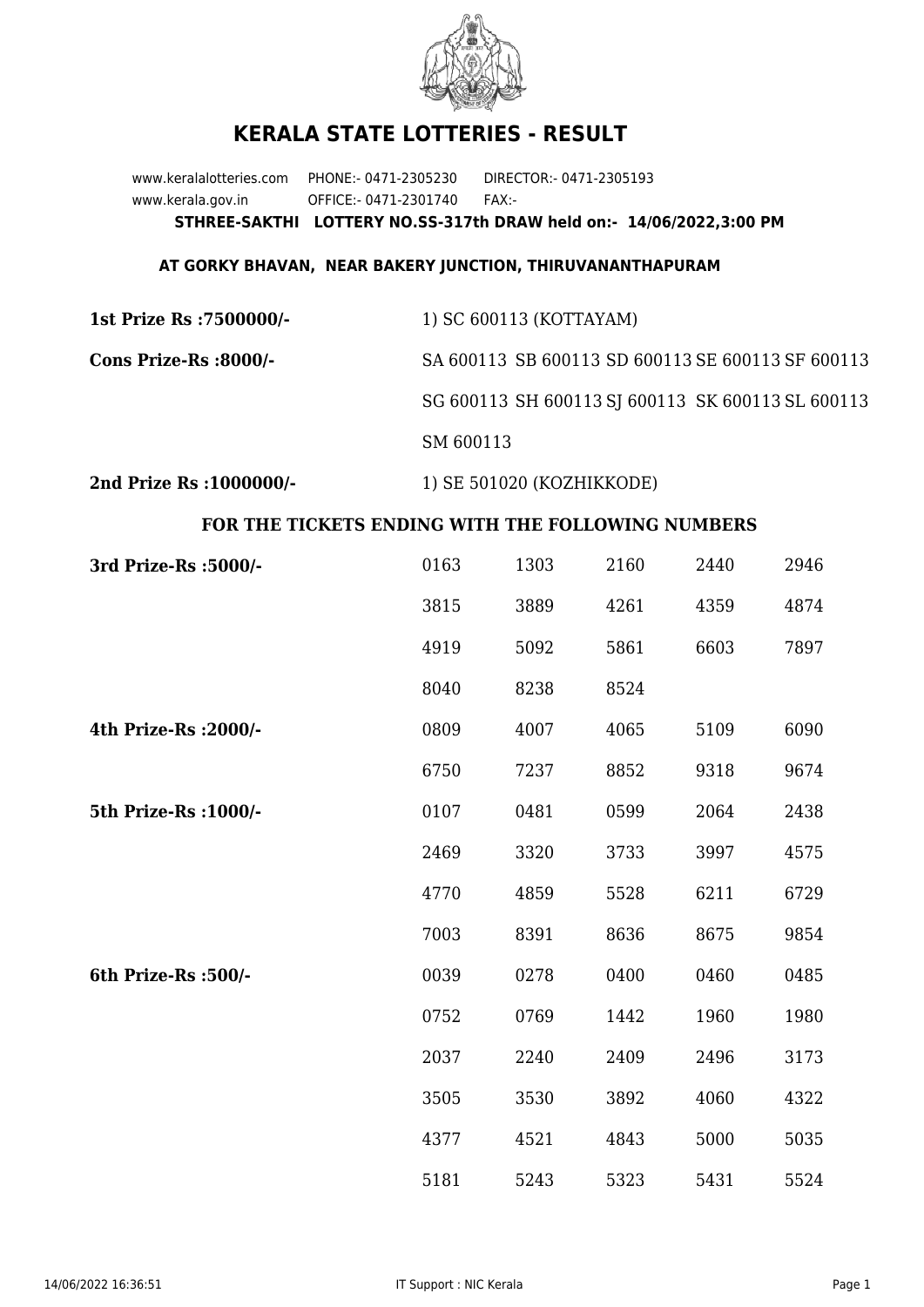|                      | 5675 | 5789 | 6115 | 6147 | 6308 |
|----------------------|------|------|------|------|------|
|                      | 6356 | 6391 | 6418 | 6922 | 7056 |
|                      | 7252 | 7757 | 7770 | 8396 | 8552 |
|                      | 9053 | 9123 | 9236 | 9352 | 9356 |
|                      | 9576 | 9995 |      |      |      |
| 7th Prize-Rs : 200/- | 0085 | 0196 | 0640 | 0662 | 0896 |
|                      | 0944 | 1345 | 1426 | 1628 | 1873 |
|                      | 2047 | 2354 | 2367 | 2678 | 3155 |
|                      | 3552 | 3860 | 3877 | 4686 | 4795 |
|                      | 5201 | 5617 | 5646 | 5816 | 5846 |
|                      | 6158 | 6236 | 6424 | 6459 | 6536 |
|                      | 6559 | 6594 | 6740 | 7285 | 7329 |
|                      | 7808 | 8245 | 8383 | 8417 | 8422 |
|                      | 8862 | 9439 | 9621 | 9667 | 9741 |
| 8th Prize-Rs : 100/- | 0157 | 0175 | 0293 | 0348 | 0378 |
|                      | 0482 | 0509 | 0597 | 0619 | 0893 |
|                      | 0941 | 0968 | 1087 | 1149 | 1250 |
|                      | 1267 | 1466 | 1507 | 1617 | 1651 |
|                      | 1730 | 1758 | 1767 | 1815 | 2012 |
|                      | 2054 | 2191 | 2195 | 2356 | 2550 |
|                      | 2558 | 2710 | 2921 | 2951 | 3105 |
|                      | 3121 | 3166 | 3171 | 3339 | 3378 |
|                      | 3492 | 3511 | 3524 | 3622 | 3853 |
|                      | 3953 | 4000 | 4059 | 4125 | 4181 |
|                      | 4184 | 4231 | 4250 | 4516 | 4570 |
|                      | 4598 | 4668 | 4721 | 4815 | 4881 |
|                      | 4950 | 4968 | 5083 | 5193 | 5198 |
|                      | 5360 | 5390 | 5543 | 5623 | 5698 |
|                      | 5738 | 5896 | 5973 | 6179 | 6433 |